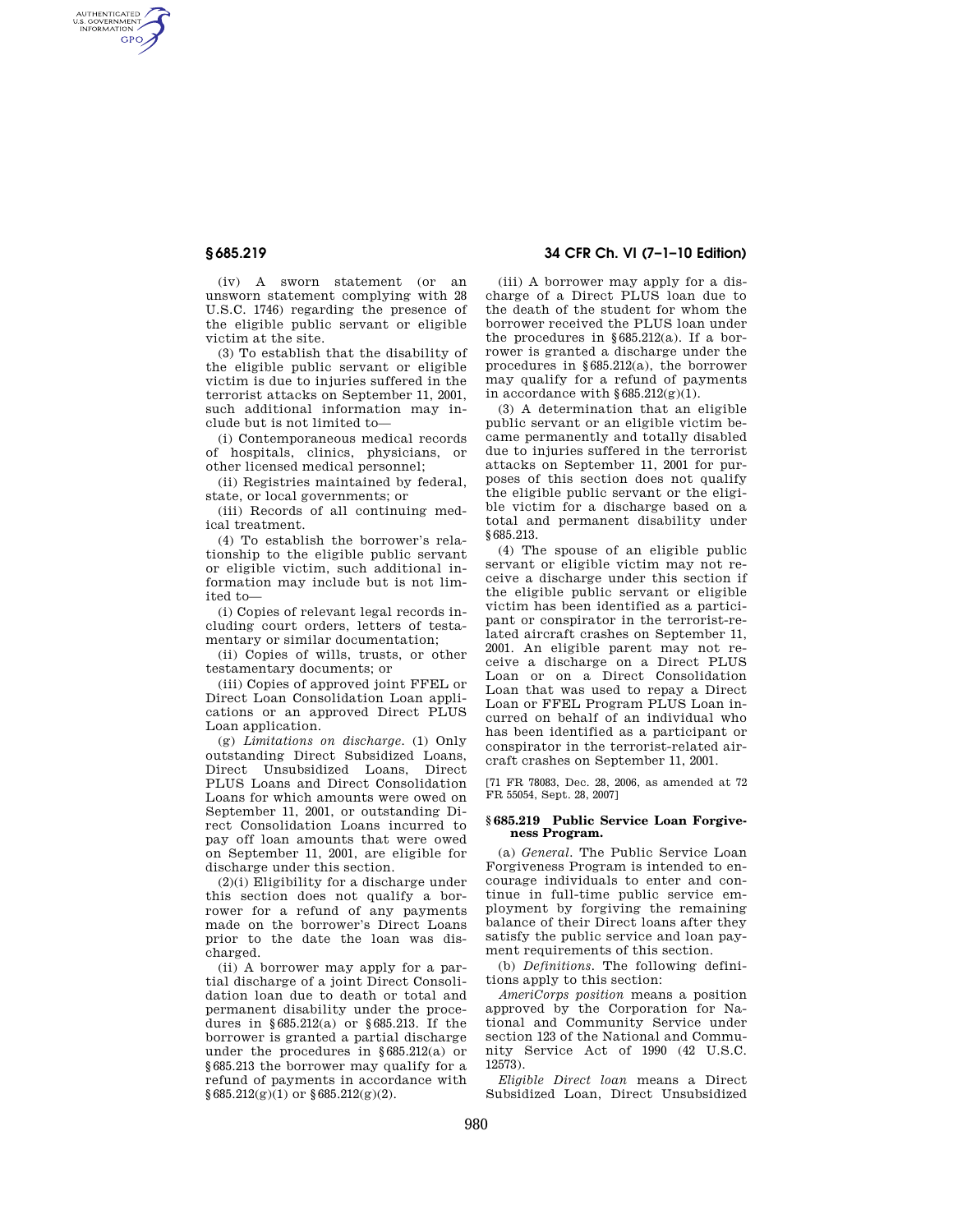## **Ofc. of Postsecondary Educ., Education § 685.219**

Loan, Direct PLUS loan, or a Direct Consolidation loan.

*Employee or employed* means an individual who is hired and paid by a public service organization.

*Full-time* (1) means working in qualifying employment in one or more jobs for the greater of—

(i)(A) An annual average of at least 30 hours per week, or

(B) For a contractual or employment period of at least 8 months, an average of 30 hours per week; or

(ii) Unless the qualifying employment is with two or more employers, the number of hours the employer considers full-time.

(2) Vacation or leave time provided by the employer or leave taken for a condition that is a qualifying reason for leave under the Family and Medical Leave Act of 1993, 29 U.S.C. 2612(a)(1) and (3) is not considered in determining the average hours worked on an annual or contract basis.

*Government employee* means an individual who is employed by a local, State, Federal, or Tribal government, but does not include a member of the U.S. Congress.

*Law enforcement* means service performed by an employee of a public service organization that is publicly funded and whose principal activities pertain to crime prevention, control or reduction of crime, or the enforcement of criminal law.

*Military service*, for uniformed members of the U.S. Armed Forces or the National Guard, means ''active duty'' service or ''full-time National Guard duty" as defined in section  $101(d)(1)$  and (d)(5) of title 10 in the United States Code, but does not include active duty for training or attendance at a service school. For civilians, ''Military service'' means service on behalf of the U.S. Armed Forces or the National Guard performed by an employee of a public service organization.

*Peace Corps position* means a full-time assignment under the Peace Corps Act as provided for under 22 U.S.C. 2504.

*Public interest law* refers to legal services provided by a public service organization that are funded in whole or in part by a local, State, Federal, or Tribal government.

*Public service organization* means:

(1) A Federal, State, local, or Tribal government organization, agency, or entity;

(2) A public child or family service agency;

(3) A non-profit organization under section  $501(c)(3)$  of the Internal Revenue Code that is exempt from taxation under section 501(a) of the Internal Revenue Code;

(4) A Tribal college or university; or (5) A private organization that—

(i) Provides the following public services: Emergency management, military service, public safety, law enforcement, public interest law services, early childhood education (including licensed or regulated child care, Head Start, and State funded pre-kindergarten), public service for individuals with disabilities and the elderly, public health (including nurses, nurse practitioners, nurses in a clinical setting, and fulltime professionals engaged in heath care practitioner occupations and health care support occupations, as such terms are defined by the Bureau of Labor Statistics), public education, public library services, school library or other school-based services; and

(ii) Is not a business organized for profit, a labor union, a partisan political organization, or an organization engaged in religious activities, unless the qualifying activities are unrelated to religious instruction, worship services, or any form of proselytizing.

(c) *Borrower eligibility.* (1) A borrower may obtain loan forgiveness under this program if he or she—

(i) Is not in default on the loan for which forgiveness is requested;

(ii) Is employed full-time by a public service organization or serving in a full-time AmeriCorps or Peace Corps position—

(A) When the borrower makes the 120 monthly payments described under paragraph (c)(1)(iii) of this section;

(B) At the time of application for loan forgiveness; and

(C) At the time the remaining principal and accrued interest are forgiven;

(iii) Makes 120 separate monthly payments after October 1, 2007, on eligible Direct loans for which forgiveness is sought. Except as provided in paragraph (c)(2) of this section for a borrower in an AmeriCorps or Peace Corps